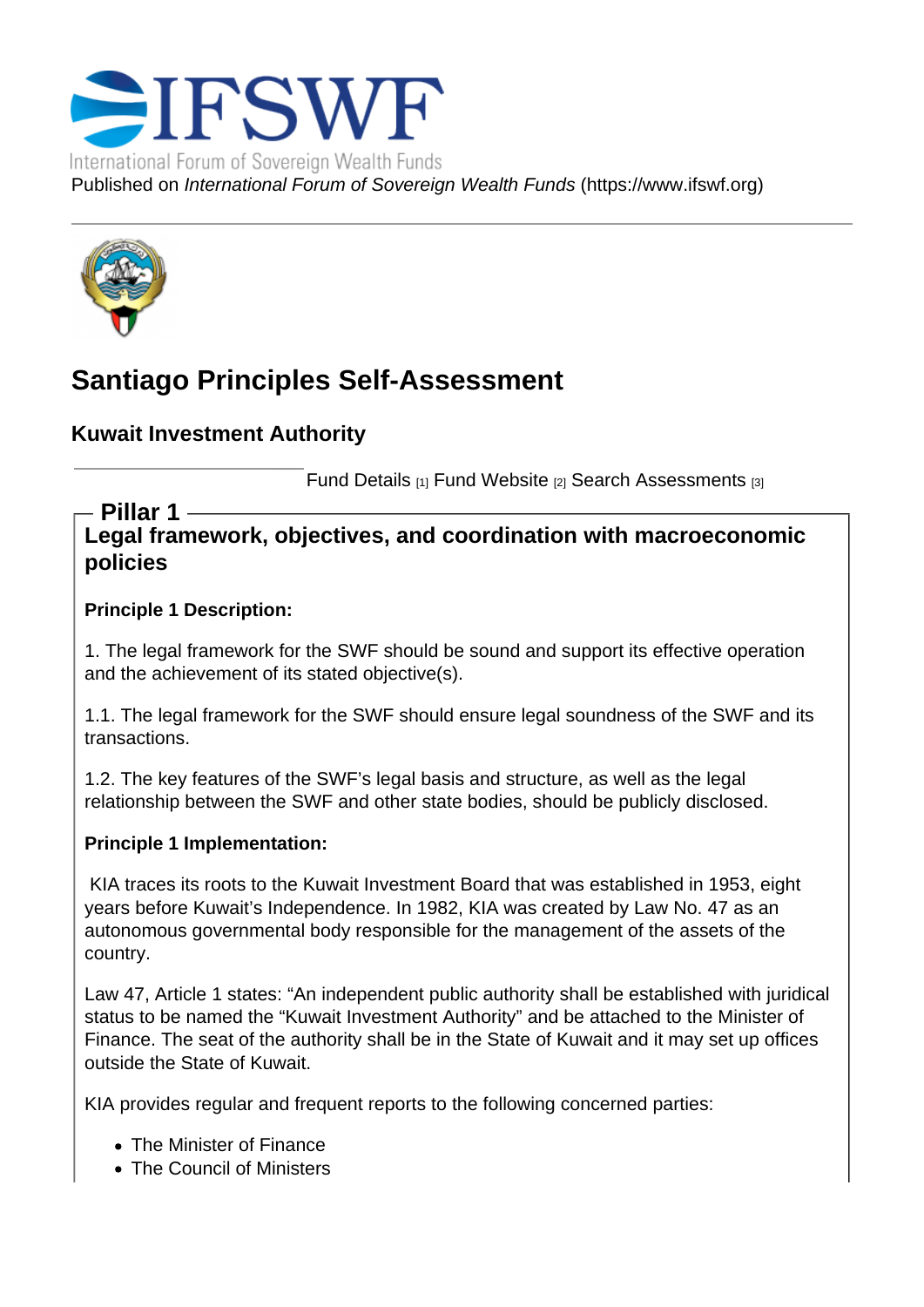- The National Assembly (Parliament)
- KIA's Board of Directors
- The Chairman and the Executive Committee of KIA's Board of Directors
- The Independent State Audit Bureau (whose on-site personnel also provides ongoing monitoring)

Senior representatives of KIA report periodically to the National Assembly's various committees (including the Finance and Economic Committee; Budgetary and Closing Accounts Committee; and Public Funds Protection Committee) to discuss any issues raised by the State Audit Bureau.

Principle 2 Description:

The policy purpose of the SWF should be clearly defined and publicly disclosed.

Principle 2 Implementation:

As per law 47, Article 2:

"The objective of the Authority is to undertake, in the name and for the account of the State of Kuwait, the management of the General Reserve Fund, the monies allocated for the Future Generations Fund, as well as such other monies that the Minister of Finance may entrust the Authority with its management."

KIA aims to achieve a rate of return on its investment that, on a three-year rolling average, exceeds its composite benchmarks.

Principle 3 Description:

3. Where the SWF's activities have significant direct domestic macroeconomic implications, those activities should be closely coordinated with the domestic fiscal and monetary authorities, so as to ensure consistency with the overall macroeconomic policies.

Principle 3 Implementation:

KIA plays a pivotal role in the local economy. It directs and manages the State's contributions and shares in various major economic entities.

KIA maintains an active involvement with economic and financial developments in Kuwait. It promotes and supports the institutionalization of the market through setting up funds and companies to promote and finance local business, and participates in the launching of local investments that have feasible economic returns.

KIA's role in the local economy is disclosed on its website  $H_1$ .

KIA helps develop the role of local financial companies by giving them the opportunity to manage some of its investments locally and abroad. The private sector's regeneration is maintained through privatization programs that KI[A is com](https://kia.gov.kw/about-kia/)mitted to undertaking. KIA has set up several companies in the last few years as a requirement by a statute enacted by Kuwait's National Assembly (Parliament), primarily to promote investment in Kuwait.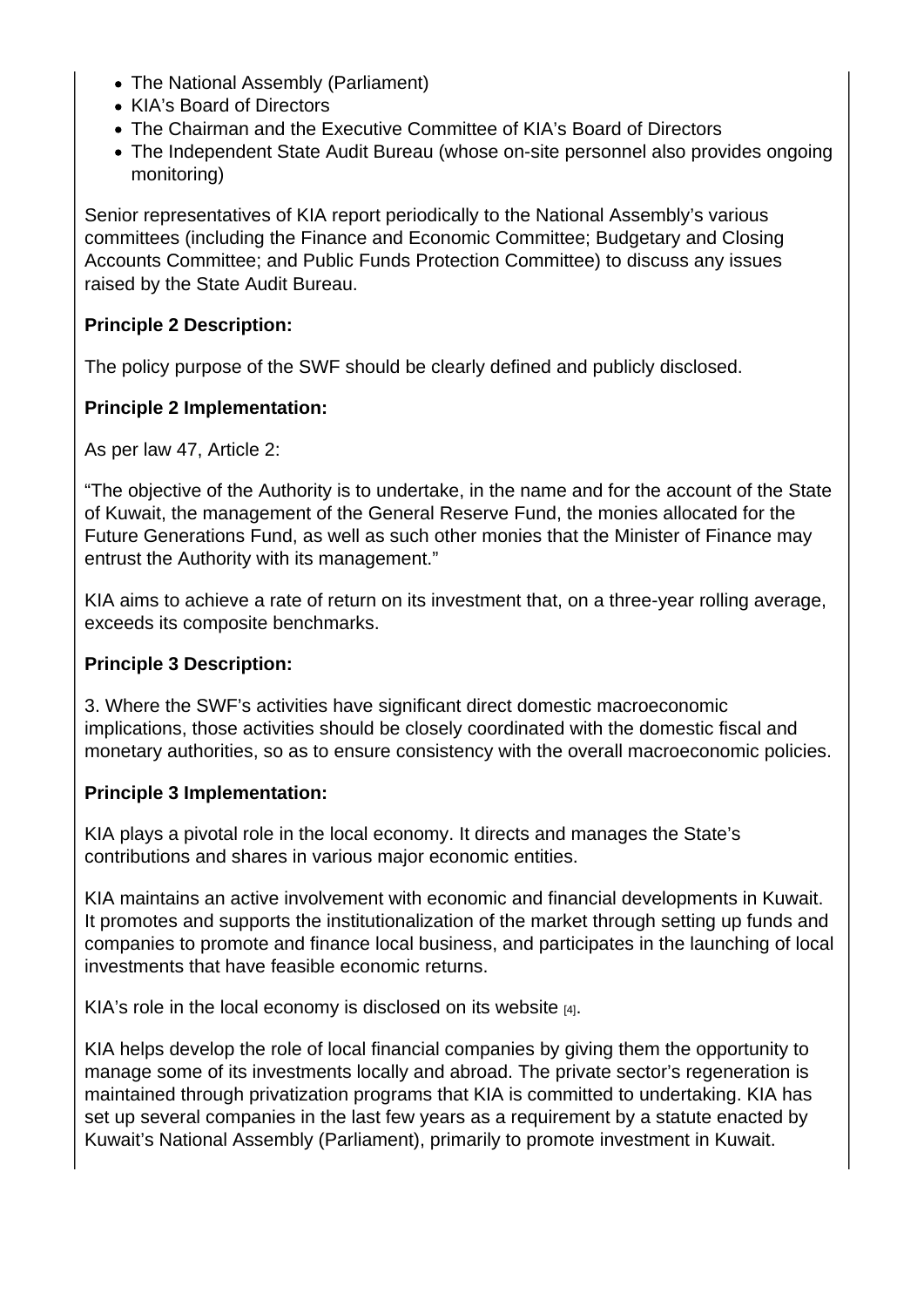#### **Principle 4 Description:**

4. There should be clear and publicly disclosed policies, rules, procedures, or arrangements in relation to the SWF's general approach to funding, withdrawal, and spending operations.

4.1. The source of SWF funding should be publicly disclosed.

4.2. The general approach to withdrawals from the SWF and spending on behalf of the government should be publicly disclosed.

#### **Principle 4 Implementation:**

The GRF is the main treasurer for the Government and receives all revenues (including all oil revenues) from which all State budgetary expenditures are paid. Since the GRF is the repository of all income of the State of Kuwait, all State budget expenditures are paid out of the GRF and sanctioned by law.

The FGF was established in 1976 with 50% of the GRF Balance. It receives a minimum of 10% of all

State revenues as well as 10% of the net income of GRF on an annual basis. No assets can be withdrawn from the FGF unless sanctioned by law. All investment income is reinvested as required by Law No. 106 of 1976. The process of funding and withdrawals is outlined by law and publicly disclosed on KIA's website.

#### **Principle 5 Description:**

5. The relevant statistical data pertaining to the SWF should be reported on a timely basis to the owner, or as otherwise required, for inclusion where appropriate in macroeconomic data sets.

#### **Principle 5 Implementation:**

KIA's investments are completely transparent to the State of Kuwait, which is responsible for protecting the interests of KIA's beneficiaries – the citizens of Kuwait.

Senior representatives of KIA report periodically to the National Assembly's various committees (including the Finance and Economic Committee; Budgetary and Closing Accounts Committee; and Public Funds Protection Committee) to discuss any issues raised by the State Audit Bureau.

KIA also provides regular and frequent reports to the following concerned parties:

- The Minister of Finance
- The Council of Ministers
- KIA's Board of Directors
- The Chairman and the Executive Committee of KIA's Board of Directors
- The Independent State Audit Bureau (whose on-site personnel also provides ongoing monitoring)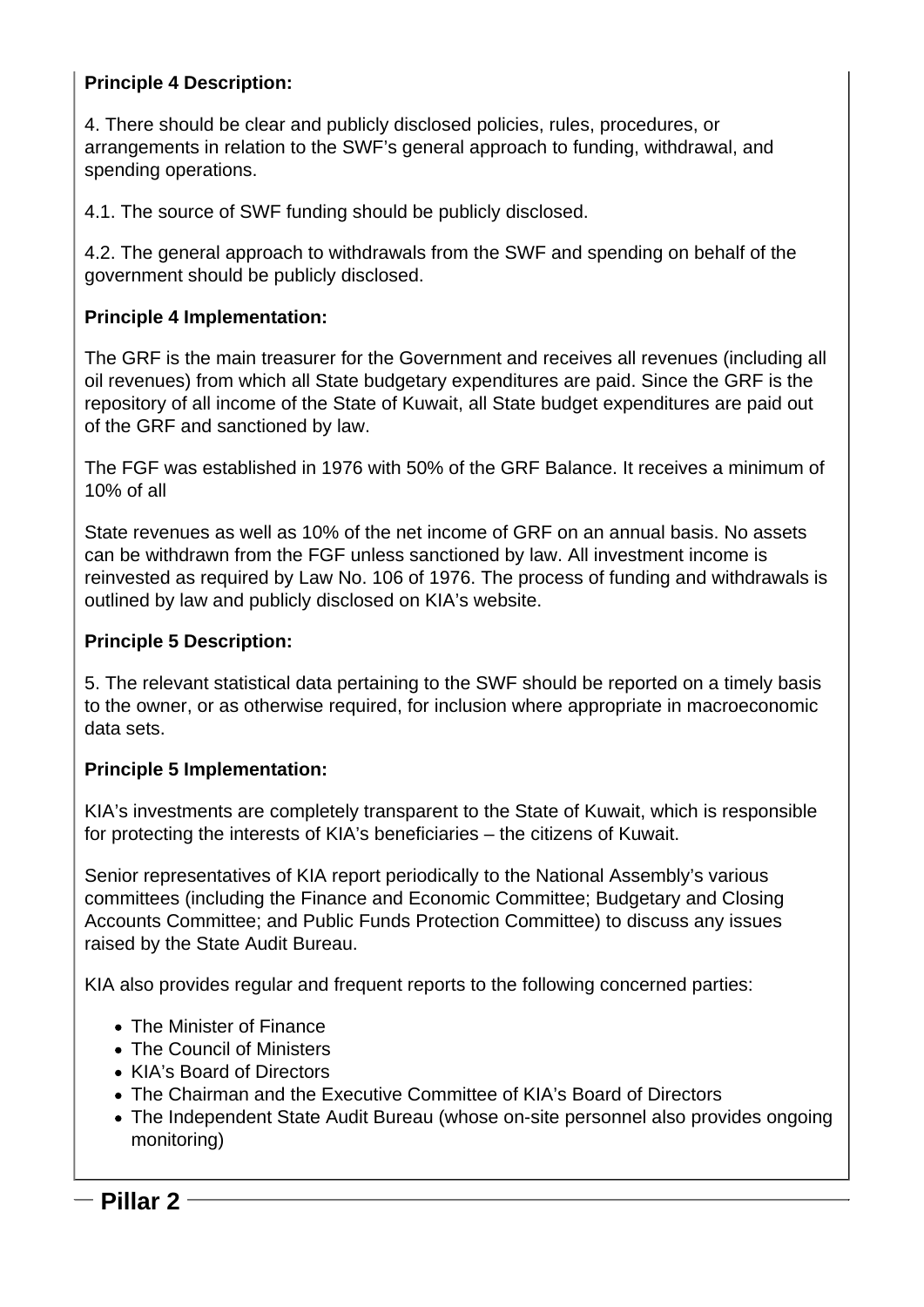## **Institutional Framework and Governance Structure**

## **Principle 6 Description:**

6. The governance framework for the SWF should be sound and establish a clear and effective division of roles and responsibilities in order to facilitate accountability and operational independence in the management of the SWF to pursue its objectives.

#### **Principle 6 Implementation:**

Board of Directors: KIA is an independent public authority managed by its Board of Directors. The Board has complete independence in its decision-making process.

By law, the Board members consist of:

- The Minister of Finance (Chair) [Ex-officio]
- The Minister of Oil [Ex-officio]
- The Governor of the Central Bank of Kuwait [Ex-officio]
- The Under Secretary of the Ministry of Finance [Ex-officio]
- And five other Kuwaiti Nationals from the private sector appointed by Amiri Decree

At least three of the private sector appointees may not hold any other public office.

Managing Director and Executive Committee: The Board selects a Managing Director and his deputies, who may not (during their respective terms of office) undertake any work, with or without pay, for any employer other than KIA. The Board also appoints an Executive Committee that is composed of five Board members, of whom at least three are taken from private sector appointees to the Board and that is chaired by the Managing Director. The primary role of the executive committee is to assist the Board of Directors in setting the strategic goals and objectives of KIA.

### **Principle 7 Description:**

7. The owner should set the objectives of the SWF, appoint the members of its governing body(ies) in accordance with clearly defined procedures, and exercise oversight over the SWF's operations.

### **Principle 7 Implementation:**

As the owner, State of Kuwait set the objective of KIA as per law 47, Article 2:

"The objective of the Authority is to undertake, in the name and for the account of the State of Kuwait, the management of the General Reserve Fund, the monies allocated for the Future Generations Fund, as well as such other monies that the Minister of Finance may entrust the Authority with its management."

KIA aims to achieve a rate of return on its investment that, on a three-year rolling average, exceeds its composite benchmarks by designing and maintaining an asset allocation consistent with its mandated return and risk objectives, selecting investments and investment managers with the ability to outperform the respective index for each asset class and making tactical changes to the asset allocation without adversely altering the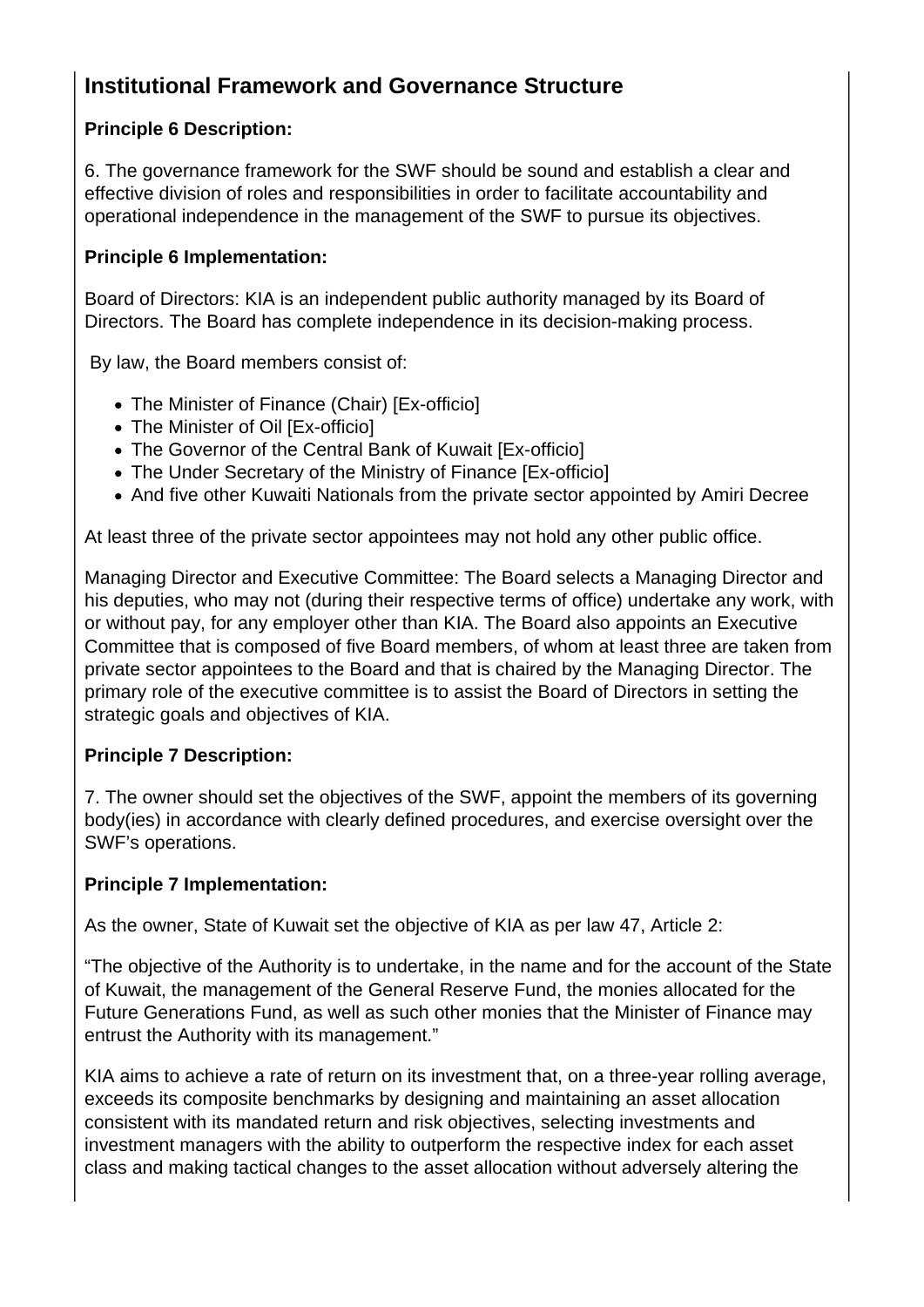aggregate so as to benefit from emerging economic and market trends.

KIA endeavours to be a world-class investment management organization committed to continuous improvement in the way it conducts business by contributing to the formation of human capital in Kuwait by attracting talented and ambitious young Kuwaitis, participating in the growth of the investment sector in Kuwait and reinforcing sound corporate governance, transparency in all operations, and fair business dealings in Kuwait by holding our business associates and portfolio companies to the highest ethical standards.

## **Principle 8 Description:**

8. The governing body(ies) should act in the best interests of the SWF, and have a clear mandate and adequate authority and competency to carry out its functions.

## **Principle 8 Implementation:**

KIA is an independent public authority managed by its Board of Directors. The Board has complete independence in its decision-making process. The Board selects a Managing Director and appoints the Executive Committee. The Executive Committee is chaired by the Managing Director and is responsible for assisting the Board of Directors to set strategic goals and objectives for KIA.

### **Principle 9 Description:**

9. The operational management of the SWF should implement the SWF's strategies in an independent manner and in accordance with clearly defined responsibilities.

### **Principle 9 Implementation:**

The Managing Director, with the assistance of the Executive Committee, implements the strategy set by the Board of Directors. The execution of the strategy is delegated to the various sectors within the KIA by the Managing Director and overseen by him.

### **Principle 10 Description:**

10. The accountability framework for the SWF's operations should be clearly defined in the relevant legislation, charter, other constitutive documents, or management agreement.

### **Principle 10 Implementation:**

The managing Director delegates the execution of the strategy to various sectors within KIA and monitors ongoing activities through ongoing engagement with the stakeholders and regular reporting provided on a monthly basis. The regular reports track the implementation of the investment decision and outcomes of these decisions. These findings are presented to the Board of Directors by the Managing Director on a regular basis.

### **Principle 11 Description:**

11. An annual report and accompanying financial statements on the SWF's operations and performance should be prepared in a timely fashion and in accordance with recognized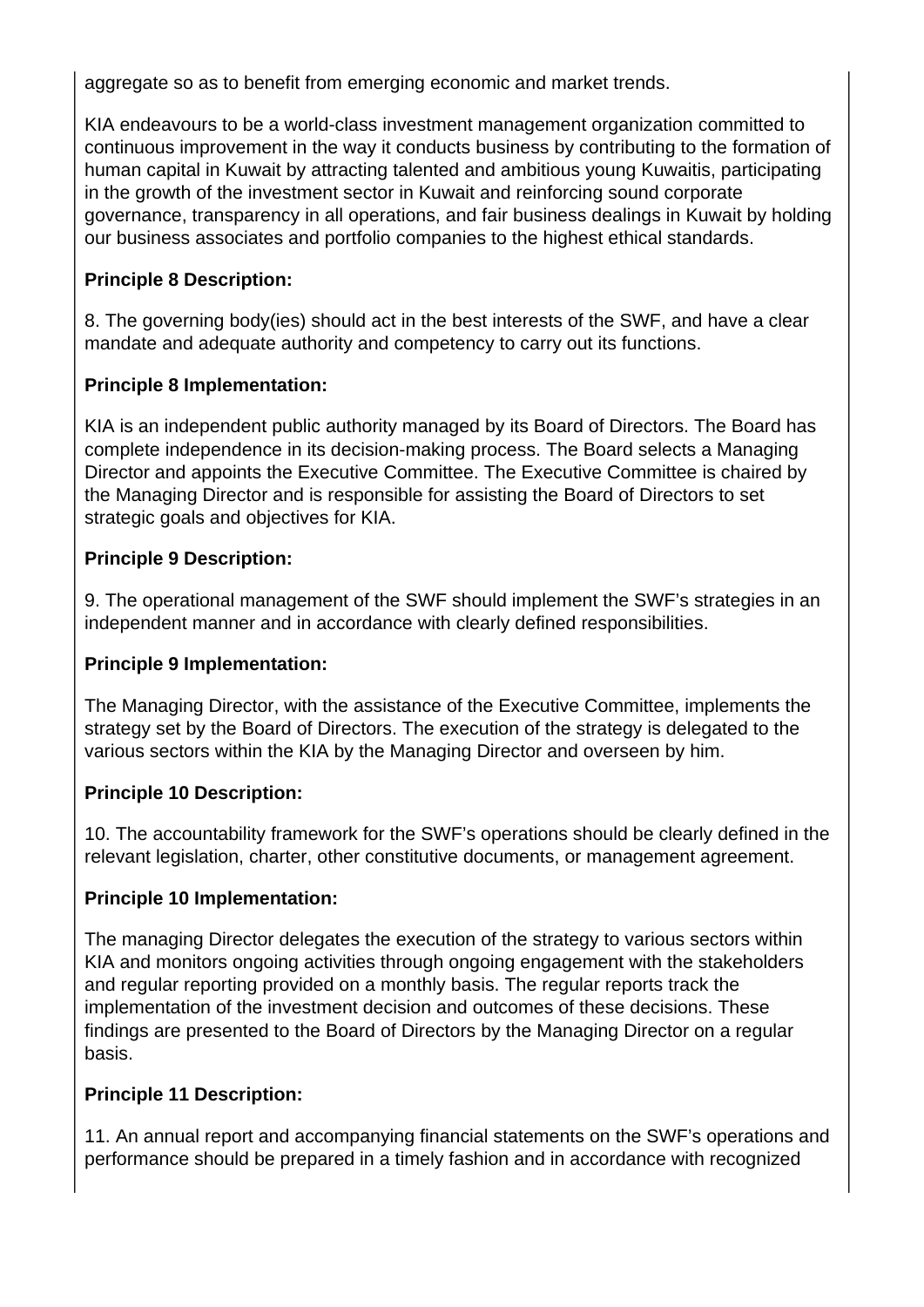international or national accounting standards in a consistent manner.

## **Principle 11 Implementation:**

KIA's Operations Departments prepares annual financial statements following the conclusion of each fiscal year. In addition, investment performance and risk is reported on a quarterly basis by the Risk Management and Performance Measurement Unit. These reports reflect KIA's investments accurately and are audited regularly.

## **Principle 12 Description:**

12. The SWF's operations and financial statements should be audited annually in accordance with recognized international or national auditing standards in a consistent manner.

## **Principle 12 Implementation:**

KIA is audited regularly by the following:

- **External Audit:** KIA's managed accounts are jointly audited annually by two of the "Big Four" independent audit firms. The External Auditor reports directly to the Board of Director of KIA.
- **Board Audit Committee:** There is a Board Audit Committee comprising of two private sector Board members. The Board Audit Committee is chaired by the Under Secretary of the Ministry of Finance. The Managing Director is invited to attend the Board Audit Committee meetings as an observer.
- **Internal Audit:** In addition to the external auditors, KIA has an Internal Audit Office that reports directly to the Chairman of the Board of Directors. Internal Audit Department conducts regular audits for all KIA departments.
- **Civil Service Commission:** The Civil Service Commission assigns on-site personnel to ensure KIA's compliance with all administrative and human resources requirements as a public sector entity.
- **Ministry of Finance:** The Ministry of Finance assigns on-site Controllers to ensure that all administrative expenditures are in compliance with internal rules and regulations and is within approved guidelines.

### **Principle 13 Description:**

13. Professional and ethical standards should be clearly defined and made known to the members of the SWF's governing body(ies), management, and staff.

### **Principle 13 Implementation:**

During the April 2006 reorganization of KIA, the Consultants also established a Code of Conduct for each staff member at KIA. This is a comprehensive manual that each staff member, especially in managerial positions, has to agree to in writing. The Code of Conduct is maintained under the supervision of the Director for Legal and Compliance (KIA's General Counsel).

KIA is a performance-oriented, government-owned institution committed to delivering international standard investment returns and excellence in the way it does business. It is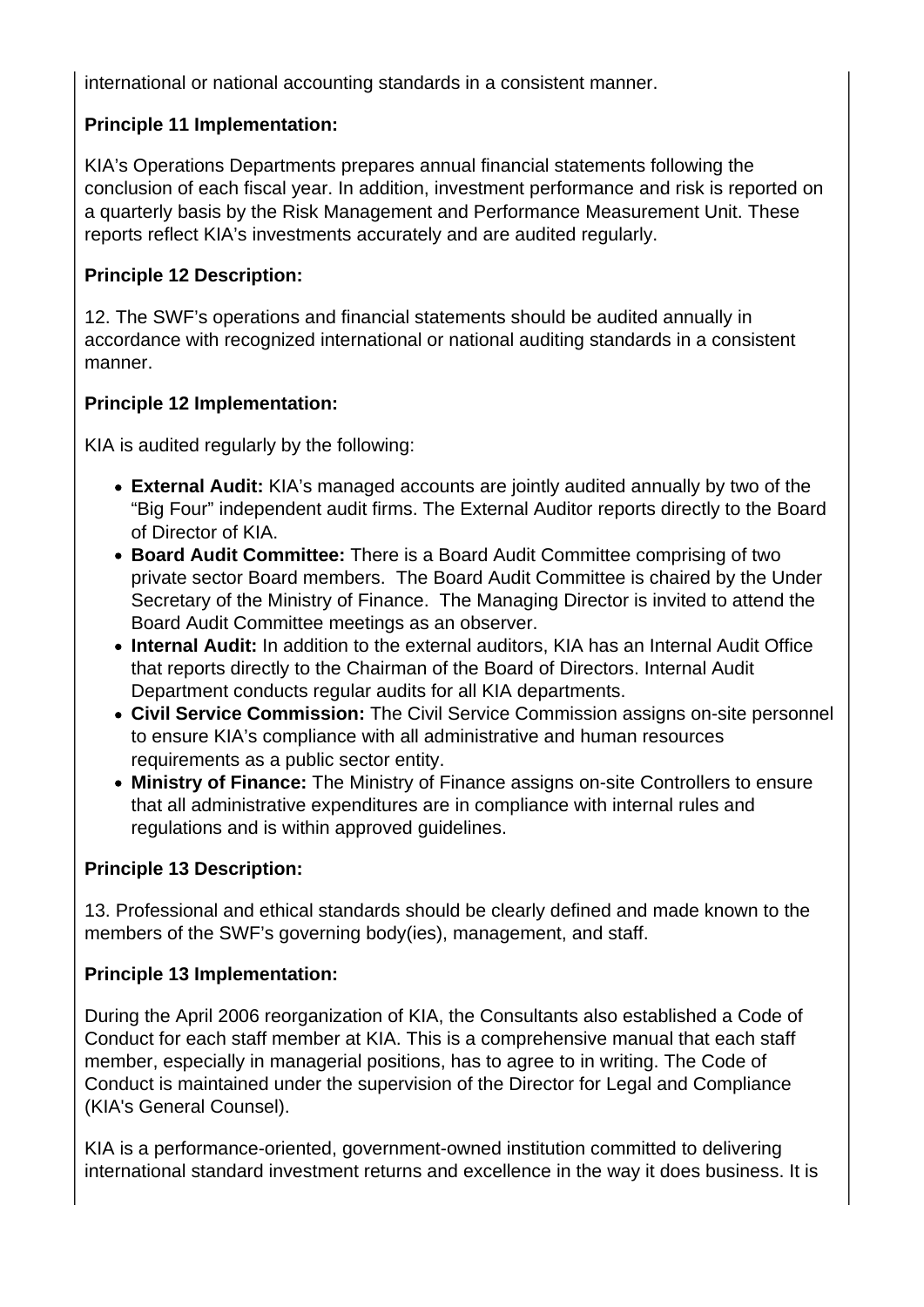by this standard, and those listed below, that KIA is to be judged:

- Integrity
- Social Responsibility
- Rules and Procedures
- Empowerment and Accountability
- Communication and Team Work
- Knowledge
- Due Diligence
- Decision Making
- Leadership
- Guidance

For more information please visit:

https://kia.gov.kw/about-kia/ [4]

Principle 14 Description:

[14. Dealing with third parties](https://kia.gov.kw/about-kia/) for the purpose of the SWF's operational management should be based on economic and financial grounds, and follow clear rules and procedures.

Principle 14 Implementation:

Any third party relationships are established based on economic and financial grounds. Appointment is conducted through a formal shortlisting and RFP process based on predetermined criteria. Once established, any third-party relationships are governed by the service level agreements, investment management agreements and contracts signed.

Principle 15 Description:

15. SWF operations and activities in host countries should be conducted in compliance with all applicable regulatory and disclosure requirements of the countries in which they operate.

Principle 15 Implementation:

KIA conducts its investment activities in compliance with all applicable host country rules and regulations as well as bilateral agreements between Kuwait and the respective host countries.

KIA's Legal and Compliance Department oversees this principle; safeguarding KIA as a legal entity pursuant to applicable laws whilst ensuring compliance with host country rules.

Principle 16 Description:

16. The governance framework and objectives, as well as the manner in which the SWF's management is operationally independent from the owner, should be publicly disclosed.

Principle 16 Implementation: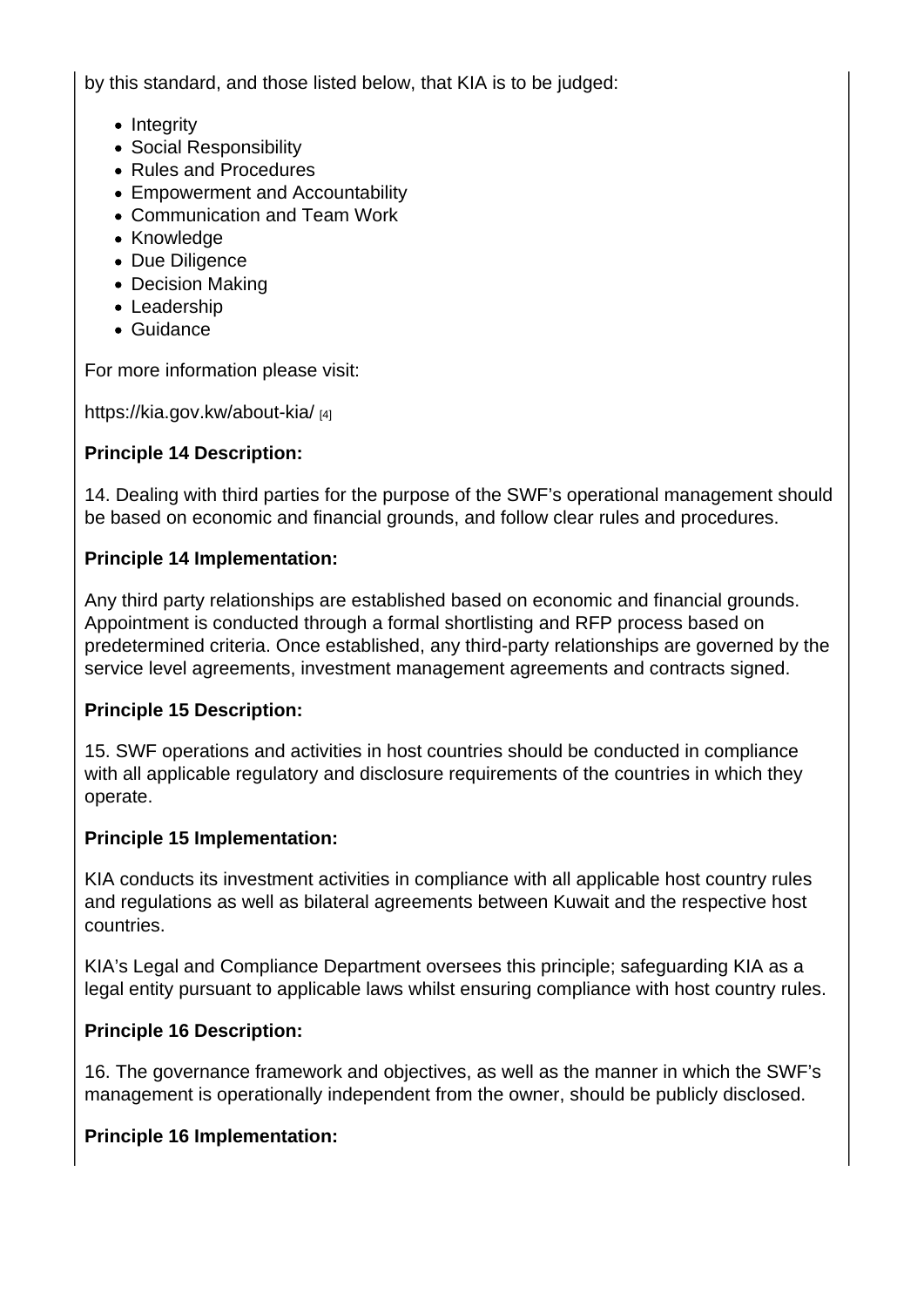KIA's governance framework and objective are publicly disclosed and freely available on KIA's website.

For more information please visit:

http://www.kia.gov.kw [5]

Principle 17 Description:

[17. Relevant financial](http://www.kia.gov.kw) information regarding the SWF should be publicly disclosed to demonstrate its economic and financial orientation, so as to contribute to stability in international financial markets and enhance trust in recipient countries.

Principle 17 Implementation:

KIA's investments are completely transparent to the State of Kuwait, which is responsible for protecting the interests of KIA's beneficiaries – the citizens of Kuwait.

Senior representatives of KIA report periodically to the National Assembly's various committees (including the Finance and Economic Committee; Budgetary and Closing Accounts Committee; and Public Funds Protection Committee) to discuss any issues raised by the State Audit Bureau.

KIA also provides regular and frequent reports to the following concerned parties:

- The Minister of Finance
- The Council of Ministers
- KIA's Board of Directors
- The Chairman and the Executive Committee of KIA's Board of Directors
- The Independent State Audit Bureau (whose on-site personnel also provides ongoing monitoring)

## Investment and Risk Management Framework Pillar 3

Principle 18 Description:

18. The SWF's investment policy should be clear and consistent with its defined objectives, risk tolerance, and investment strategy, as set by the owner or the governing body(ies), and be based on sound portfolio management principles.

18.1. The investment policy should guide the SWF's financial risk exposures and the possible use of leverage.

18.2. The investment policy should address the extent to which internal and/or external investment managers are used, the range of their activities and authority, and the process by which they are selected and their performance monitored.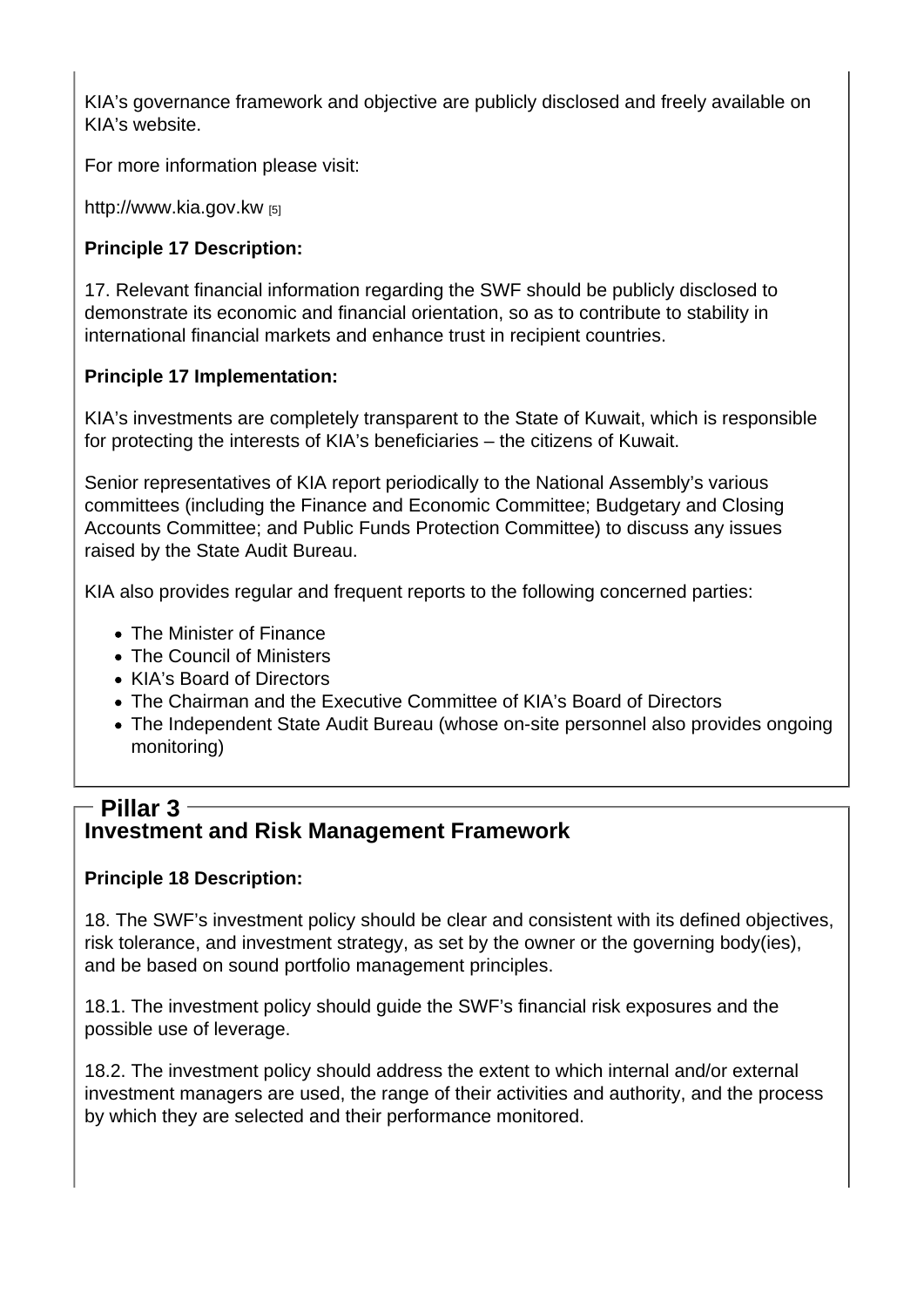18.3. A description of the investment policy of the SWF should be publicly disclosed.

### **Principle 18 Implementation:**

KIA's investment policy and guidelines provide the framework around the investment objectives and the implementation process.

As clearly stated in the investment policy and guidelines, KIA is a commercially driven entity, which invests only in the projects which have clearly defined profitability targets. KIA does not invest in sectors where gaming and alcohol-related activities constitute the main source of business.

KIA has a long term investment horizon and has the ability to bear the risk and accommodate short term volatility. KIA does not borrow for investment purposes as this is prohibited by Kuwait's Constitution.

KIA's policy regarding internal/external management is also clearly stated in the investment policy. Accordingly, KIA invests funds through External Fund Managers out of Kuwait. On the other hand, Kuwait Investment Office in London trades directly. Also, KIA has created a series of specialized standalone entities to invest in certain asset classes on its behalf. Some of these entities are as follows:

- St. Martins for real estate investments in the UK and globally. Based in London, UK.
- Fosterlane/Breadstreet for real estate investments in the USA. Based in Atlanta, USA.
- Wren House Infrastructure. Based in London, UK.

### **Principle 19 Description:**

19. The SWF's investment decisions should aim to maximize risk-adjusted financial returns in a manner consistent with its investment policy, and based on economic and financial grounds.

19.1. If investment decisions are subject to other than economic and financial considerations, these should be clearly set out in the investment policy and be publicly disclosed.

19.2. The management of an SWF's assets should be consistent with what is generally accepted as sound asset management principles.

### **Principle 19 Implementation:**

KIA has clear guidelines and a strategy in terms of asset allocation (both regional and asset class), that are regularly reviewed and updated.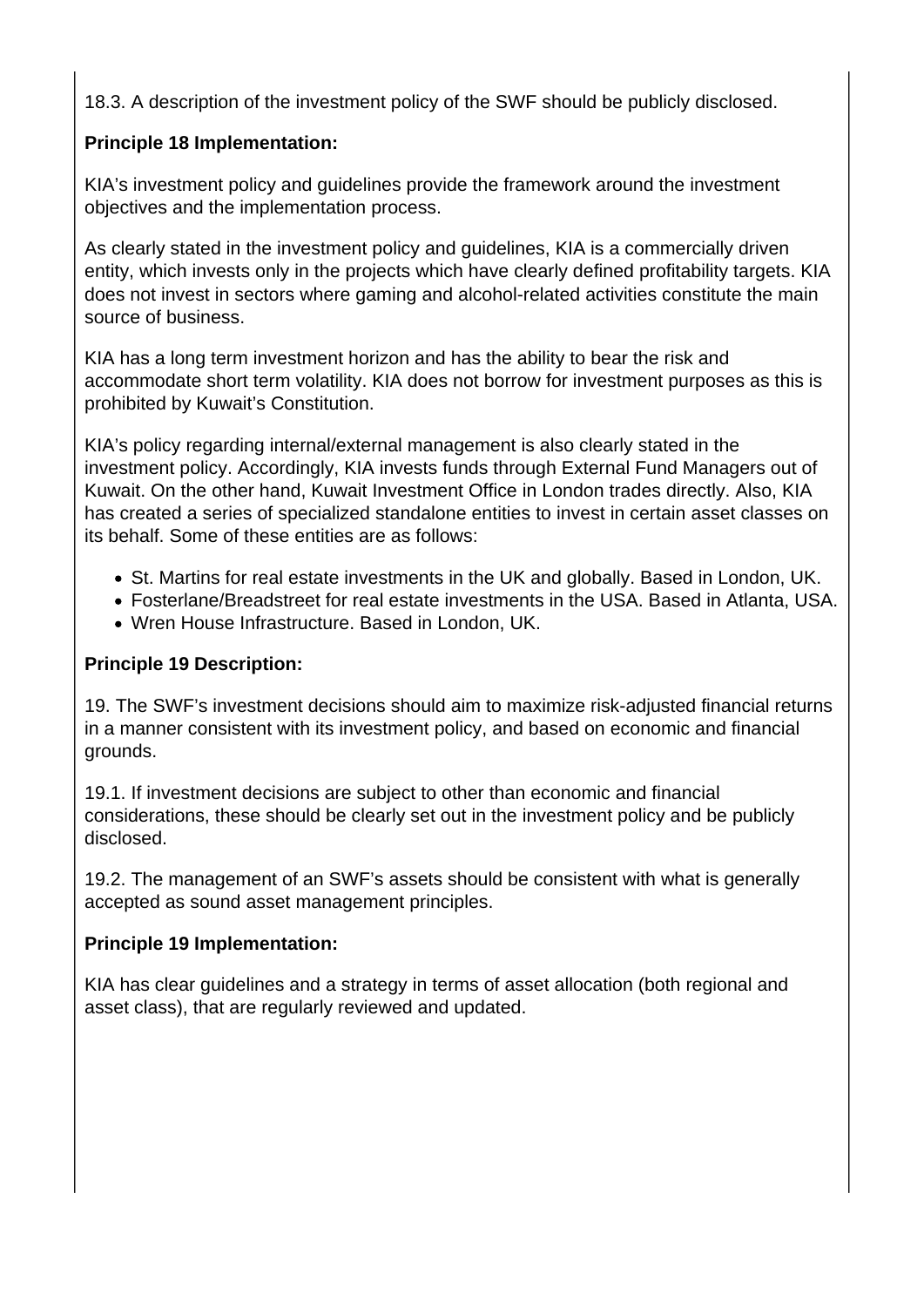FGF consists of investments outside Kuwait based on an approved Strategic Asset Allocation in various asset classes. KIA's asset allocation process is based on World GDP contributions and Market Capitalizations. Exceptions to this rule are those countries where the weighting was skewed due to core holdings such as BP and Daimler. FGF aims to achieve a rate of return on its investment that, on a three-year rolling average, exceeds its composite benchmarks by:

- Designing and maintaining an asset allocation consistent with its mandated return and risk objectives.
- Selecting investments and investment managers with the ability to outperform the respective index for each asset class.
- Making tactical changes to the asset allocation without adversely altering the aggregate so as to benefit from emerging economic and market trends.

GRF, on the other hand, is the main treasurer for the Government and receives all revenues (including all oil revenues) from which all State budgetary expenditures are paid. The GRF also holds all government assets, including Kuwait's participation in public enterprises as well as Kuwait's participation in multilateral and international organizations. GRF focuses its investment in the MENA region. In addition to the goal of achieving a rate of return that exceeds its benchmark, GRF plays a pivotal role in the local economy as documented in its investment policy and guidelines and disclosed on the KIA website:

- KIA, through GRF, directs and manages the State's contributions and shares in various major economic entities.
- GRF maintains an active involvement with economic and financial developments in Kuwait. It promotes and supports the institutionalization of the market through setting up funds and companies to promote and finance local business, and participates in the launching of local investments that have feasible economic returns.
- GRF helps develop the role of local financial companies by giving them the opportunity to manage some of its investments locally and abroad. The private sector's regeneration will be maintained through privatization programs that KIA is committed to undertaking.
- GRF provides liquidity to the State's Treasury when needed.

### **Principle 20 Description:**

20. The SWF should not seek or take advantage of privileged information or inappropriate influence by the broader government in competing with private entities.

### **Principle 20 Implementation:**

KIA, as the world's oldest SWF, has maintained its extremely high ethical, legal, and compliance standards over the past 66 years and will continue to do so in the future.

Therefore, KIA does not nor will it ever seek or take advantage of privileged information or inappropriate influence by the government.

### **Principle 21 Description:**

21. SWFs view shareholder ownership rights as a fundamental element of their equity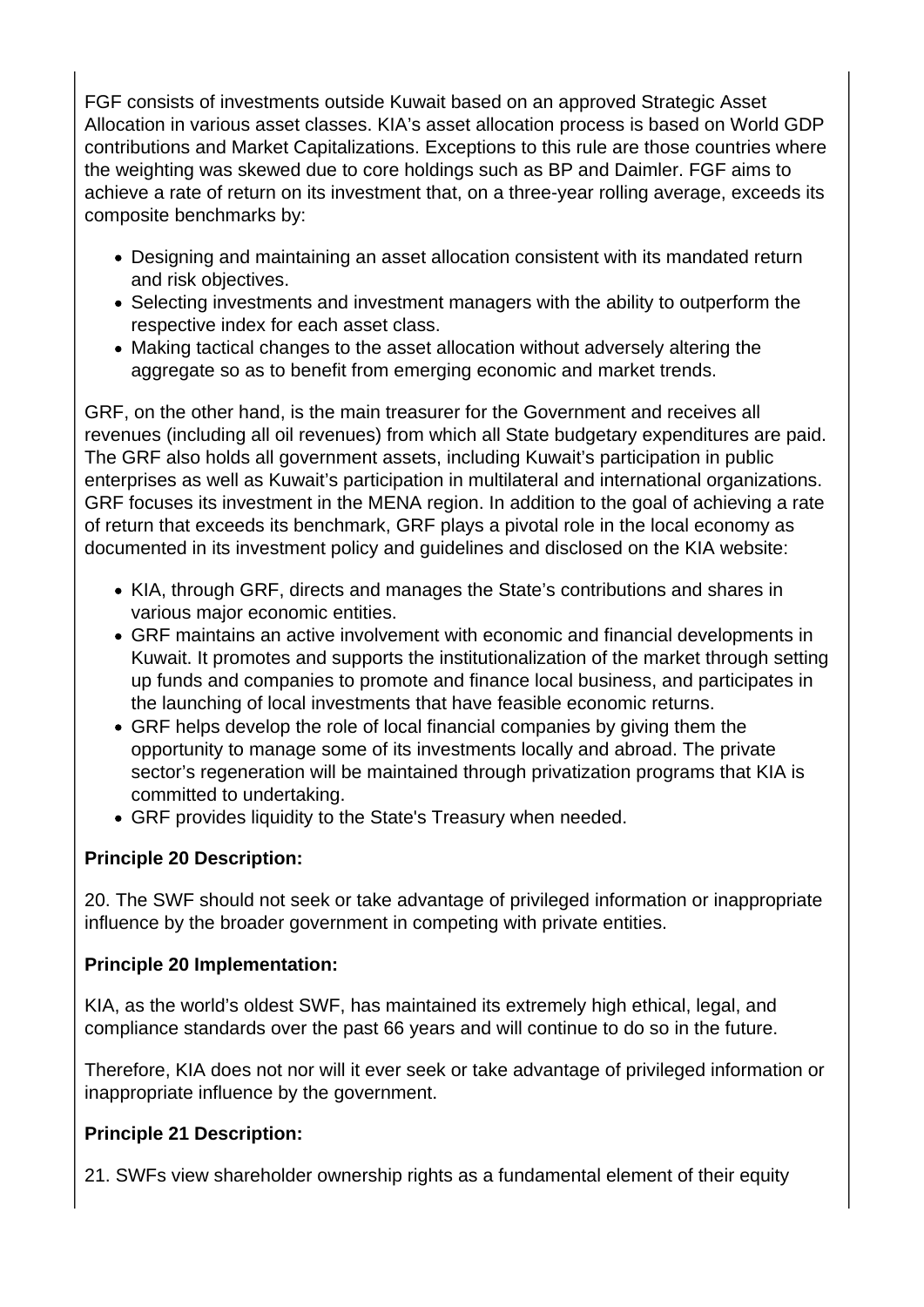investments' value. If an SWF chooses to exercise its ownership rights, it should do so in a manner that is consistent with its investment policy and protects the financial value of its investments. The SWF should publicly disclose its general approach to voting securities of listed entities, including the key factors guiding its exercise of ownership rights.

#### **Principle 21 Implementation:**

KIA does not seek to purchase majority or controlling interests in the companies in which it invests, other than shares in real estate investment entities and in investment holding companies that it establishes for particular transactions.

KIA exercises its voting rights in the manner that it believes will protect the financial interests of KIA, and to the extent KIA votes for the election of any Board members of a portfolio company, such Board members will be subject to all the obligations of Board members under applicable laws.

#### **Principle 22 Description:**

22. The SWF should have a framework that identifies, assesses, and manages the risks of its operations.

22.1. The risk management framework should include reliable information and timely reporting systems, which should enable the adequate monitoring and management of relevant risks within acceptable parameters and levels, control and incentive mechanisms, codes of conduct, business continuity planning, and an independent audit function.

22.2. The general approach to the SWF's risk management framework should be publicly disclosed.

#### **Principle 22 Implementation:**

The Board, Executive Committee of the Board and Senior Management are provided with comprehensive Risk and Performance Management tools and reports to make informed decisions and assess KIA's investment performance and risk exposures against preset targets in the strategy.

Since 2008, KIA centralized the investment performance and risk management function within Risk Management and Performance Measurement Unit (RPU), which reports directly to the Managing Director.

KIA's performance and risk management systems and processes are subject to the review by the two independent accounting firms that audit KIA.

#### **Principle 23 Description:**

23. The assets and investment performance (absolute and relative to benchmarks, if any) of the SWF should be measured and reported to the owner according to clearly defined principles or standards.

### **Principle 23 Implementation:**